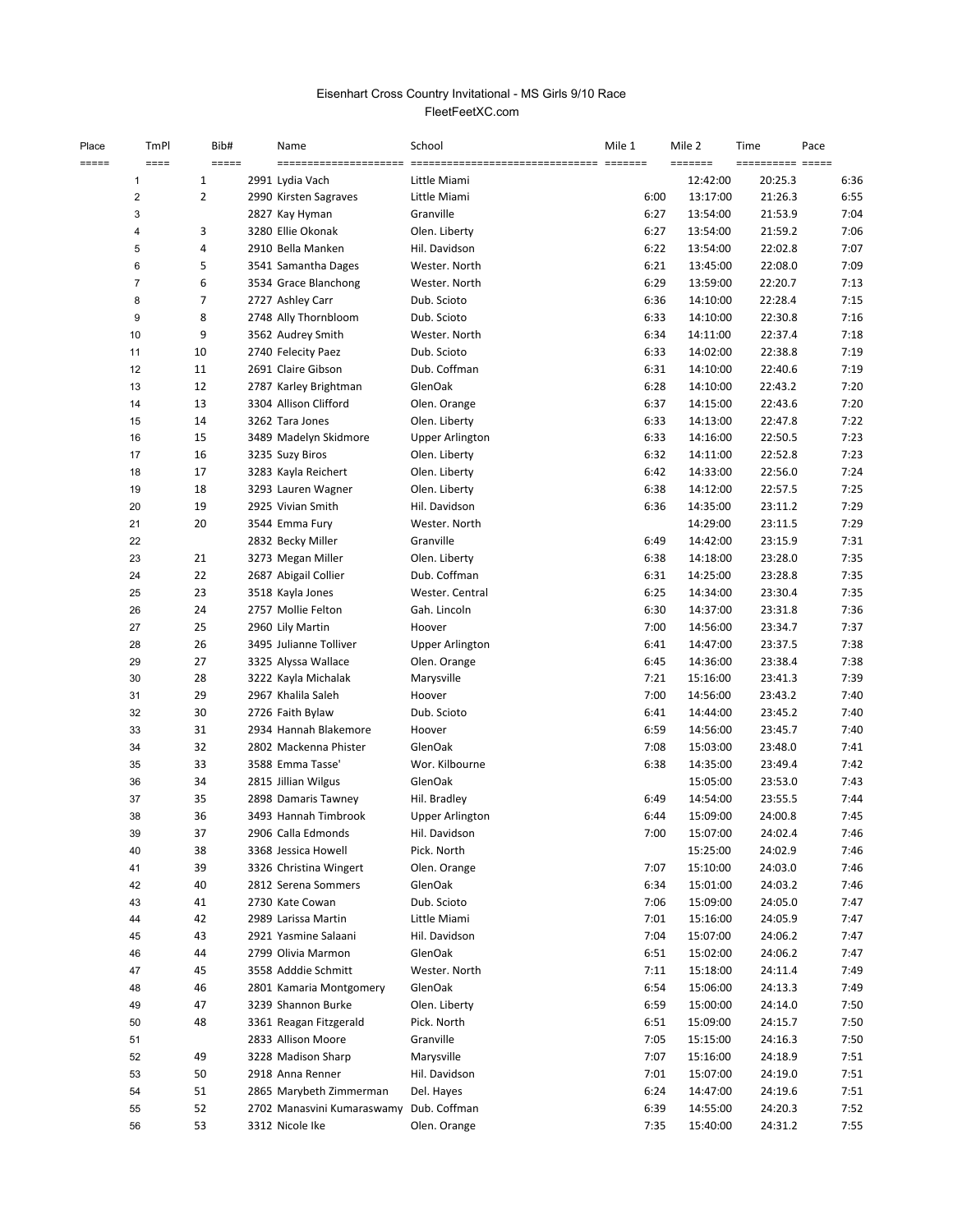| 57       | 54 | 2774 Mallory Vance         | Gah. Lincoln           | 7:20         | 15:40:00 | 24:31.4            | 7:55         |
|----------|----|----------------------------|------------------------|--------------|----------|--------------------|--------------|
| 58       | 55 | 2736 Sophia Morales        | Dub. Scioto            | 6:50         | 15:16:00 | 24:31.7            | 7:55         |
| 59       | 56 | 3482 Sonia Mustric         | <b>Upper Arlington</b> | 6:39         | 15:06:00 | 24:34.8            | 7:56         |
| 60       | 57 | 2945 Vivian Grover         | Hoover                 | 7:00         | 15:08:00 | 24:35.5            | 7:56         |
| 61       | 58 | 2988 Allison Garbenis      | Little Miami           | 6:40         | 15:16:00 | 24:36.3            | 7:57         |
| 62       | 59 | 3564 Jaiden Stokes         | Wester. North          | 6:51         | 15:18:00 | 24:37.5            | 7:57         |
| 63       | 60 | 3211 Elena Boger           | Marysville             | 7:21         | 15:32:00 | 24:39.8            | 7:58         |
| 64       | 61 | 2800 Jordan Modlin         | GlenOak                | 7:01         | 15:12:00 | 24:40.7            | 7:58         |
| 65       | 62 | 3510 Lauryn Chapman        | Wester. Central        | 6:57         | 15:26:00 | 24:42.9            | 7:59         |
| 66       | 63 | 3445 Naya Roebke           | Thom. Worthington      | 7:02         | 15:13:00 | 24:48.0            | 8:00         |
| 67       | 64 | 2994 Sophie Zimmerman      | Little Miami           | 7:03         | 15:22:00 | 24:48.3            | 8:01         |
| 68       | 65 | 3551 Rachel Murray         | Wester. North          | 7:11         | 15:34:00 | 24:51.8            | 8:02         |
| 69       | 66 | 2879 Kate Hittie           | Hil. Bradley           | 7:12         | 15:33:00 | 24:52.2            | 8:02         |
| 70       |    | 3291 Kate Sullenberger     | Olen. Liberty          | 7:27         | 15:43:00 | 24:53.0            | 8:02         |
| 71       | 67 | 2929 Selma Ucan            | Hil. Davidson          | 7:10         | 15:27:00 | 24:56.9            | 8:03         |
| 72       | 68 | 3364 Emily Grube           | Pick. North            | 7:08         | 15:46:00 | 24:59.5            | 8:04         |
| 73       | 69 | 2737 Fola Olujide-Ajibada  | Dub. Scioto            | 7:05         | 15:22:00 | 25:06.7            | 8:07         |
| 74       |    | 2741 Haley Park            | Dub. Scioto            | 6:53         | 15:18:00 | 25:07.8            | 8:07         |
| 75       | 70 | 3392 Grace Smith           | Pick. North            | 7:04         | 15:32:00 | 25:09.6            | 8:07         |
| 76       |    | 3272 Meredith McGinty      | Olen. Liberty          | 7:09         | 15:44:00 | 25:10.2            | 8:08         |
| 77       |    | 3202 Shylynn McKnight      | Logan                  | 7:35         | 16:00:00 | 25:15.0            | 8:09         |
| 78       | 71 | 3210 Hannah Alice          | Marysville             | 7:21         | 15:47:00 | 25:19.2            | 8:11         |
| 79       |    | 3249 Olivia Fleet          | Olen. Liberty          | 7:10         | 15:58:00 | 25:21.3            | 8:11         |
| 80       | 72 | 3351 Briana Cavendish      | Pick. North            | 6:52         | 15:30:00 | 25:25.5            | 8:13         |
| 81       |    | 3241 Lydia Colvin          | Olen. Liberty          | 7:06         | 15:25:00 | 25:26.7            | 8:13         |
| 82       | 73 | 3308 Noel Frye             | Olen. Orange           | 7:07         | 15:41:00 | 25:28.8            | 8:14         |
| 83       | 74 | 2931 Hannah Zawisza        | Hil. Davidson          | 7:31         | 16:03:00 | 25:30.0            | 8:14         |
| 84       | 75 | 3429 Anna Emptage          | Thom. Worthington      | 7:21         | 15:49:00 | 25:30.5            | 8:14         |
| 85       | 76 | 3367 Chloe Horne           | Pick. North            | 7:38         | 16:13:00 | 25:34.4            | 8:15         |
| 86       | 77 | 3309 Sarah Ghazi           | Olen. Orange           | 7:35         | 16:10:00 | 25:36.7            | 8:16         |
| 87       |    | 2656 Ava Walker            | <b>Big Walnut</b>      | 7:15         | 15:50:00 | 25:41.6            | 8:18         |
|          |    | 3269 Sadie Lucas           | Olen. Liberty          | 7:09         | 15:47:00 | 25:43.2            | 8:18         |
| 88<br>89 | 78 | 3348 Erin Boder            | Pick. North            | 7:26         | 16:08:00 | 25:44.7            | 8:19         |
|          |    | 3260 Isabel Ichida         |                        |              |          |                    | 8:19         |
| 90       | 79 |                            | Olen. Liberty          | 7:22<br>7:20 | 15:59:00 | 25:45.7            | 8:20         |
| 91       |    | 2954 Chloe Kling           | Hoover                 |              | 16:04:00 | 25:49.0            |              |
| 92       | 80 | 2961 Emily Michel          | Hoover<br>Dub. Coffman | 7:29         | 16:12:00 | 25:50.7            | 8:21         |
| 93       | 81 | 2698 Chika Hotta           |                        | 7:11         | 15:57:00 | 25:52.8            | 8:21         |
| 94       |    | 2912 Kaitlyn Oblinger      | Hil. Davidson          | 7:10         | 16:02:00 | 25:53.4<br>25:57.3 | 8:22         |
| 95       | 82 | 3580 Joselin List          | Wor. Kilbourne         | 7:24         | 16:16:00 |                    | 8:23<br>8:23 |
| 96       | 83 | 2981 Kelsey Yocum          | Hoover                 |              | 16:12:00 | 25:57.6            |              |
| 97       |    | 2923 Hanna Smith           | Hil. Davidson          | 7:05         | 16:15:00 | 25:57.9            | 8:23         |
| 98       | 84 | 3574 Ella Brown            | Wor. Kilbourne         | 7:10         | 16:03:00 | 25:58.9            | 8:23         |
| 99       |    | 2742 Abby Peterson         | Dub. Scioto            | 7:20         | 16:02:00 | 26:01.2            | 8:24         |
| 100      |    | 3358 Janelle Eblin         | Pick. North            | 7:25         | 16:01:00 | 26:02.5            | 8:25         |
| 101      | 85 | 3583 McKenna Oyer          | Wor. Kilbourne         | 7:23         | 16:12:00 | 26:05.3            | 8:25         |
| 102      | 86 | 3508 Caroline Cable        | Wester. Central        | 7:23         | 16:19:00 | 26:05.9            | 8:26         |
| 103      | 87 | 3576 Abigail Cardimen      | Wor. Kilbourne         | 7:27         | 16:16:00 | 26:06.2            | 8:26         |
| 104      | 88 | 3225 Ellie Nichols         | Marysville             | 7:40         | 16:36:00 | 26:06.7            | 8:26         |
| 105      |    | 3390 Brennan Santa         | Pick. North            | 7:28         | 16:25:00 | 26:07.2            | 8:26         |
| 106      | 89 | 2987 Ryan Bienhoff         | Little Miami           | 7:21         | 16:09:00 | 26:10.2            | 8:27         |
| 107      | 90 | 2772 Alyse Steigerwald     | Gah. Lincoln           | 7:29         | 16:27:00 | 26:14.6            | 8:28         |
| 108      | 91 | 2718 Maya Thompson         | Dub. Coffman           | 7:45         | 16:32:00 | 26:17.8            | 8:29         |
| 109      |    | 3399 Brooke Woodruff       | Pick. North            | 7:15         | 16:25:00 | 26:19.4            | 8:30         |
| 110      |    | 2997 Stacey Dudley         | Logan                  | 7:33         | 16:18:00 | 26:22.5            | 8:31         |
| 111      | 92 | 3514 Emma Funderburg       | Wester. Central        |              | 16:21:00 | 26:23.5            | 8:31         |
| 112      | 93 | 3480 Lily Manoukian        | <b>Upper Arlington</b> | 7:11         | 16:03:00 | 26:25.6            | 8:32         |
| 113      |    | 3559 Elaine Sherrard       | Wester. North          | 7:23         | 16:18:00 | 26:28.0            | 8:33         |
| 114      |    | 2946 Maddy Hawks           | Hoover                 | 7:26         | 16:24:00 | 26:33.9            | 8:35         |
| 115      |    | 2809 Olivia Schwenk        | GlenOak                |              | 16:28:00 | 26:35.8            | 8:35         |
| 116      |    | 2973 Savannah Stratton     | Hoover                 | 7:30         | 16:13:00 | 26:36.0            | 8:35         |
| 117      | 94 | 2771 Gabriella Sophocleous | Gah. Lincoln           | 7:41         | 16:43:00 | 26:41.0            | 8:37         |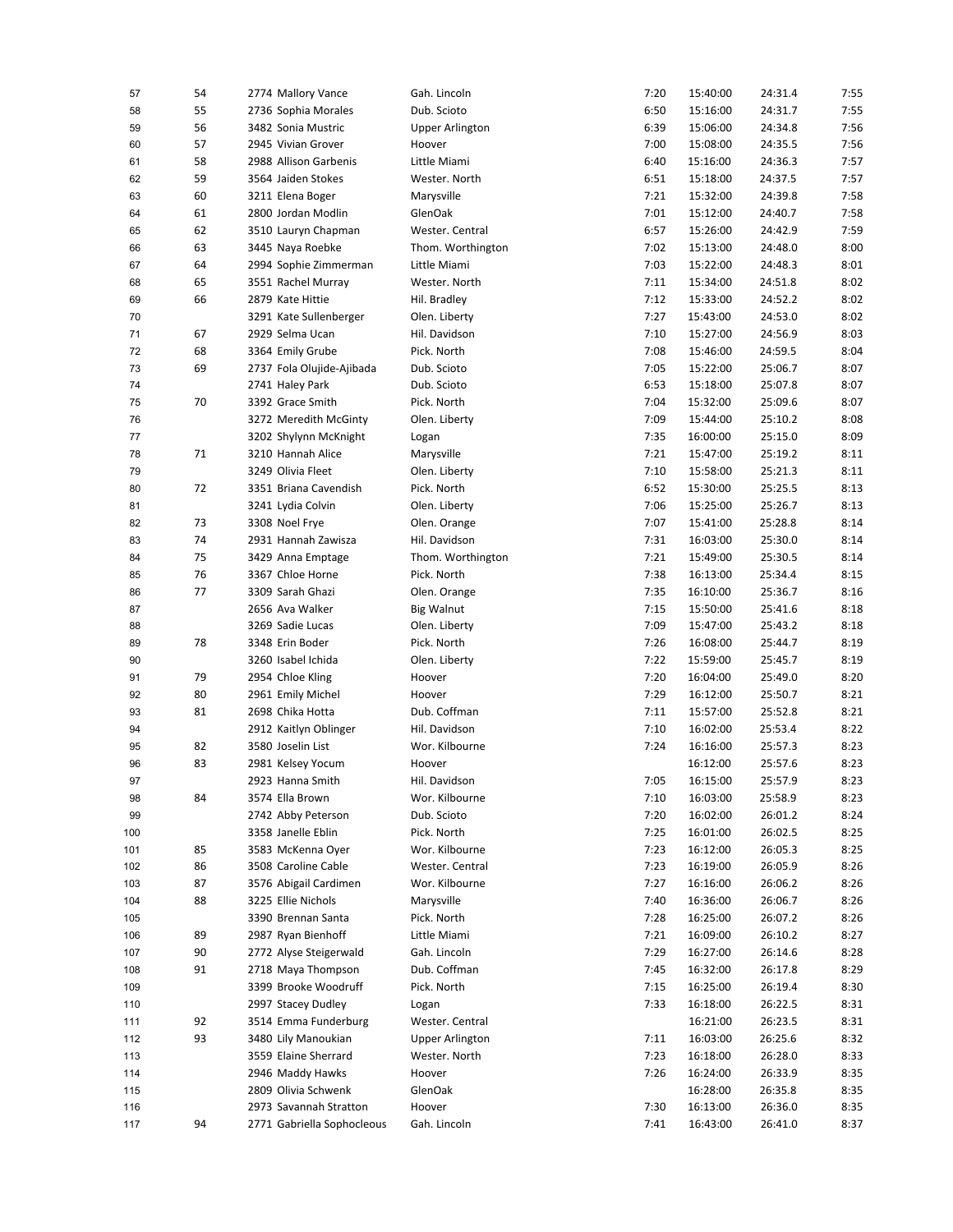| 118 |     | 3557 Ariana Sanabria    | Wester. North          | 6:48 | 16:22:00 | 26:44.2 | 8:38 |
|-----|-----|-------------------------|------------------------|------|----------|---------|------|
| 119 |     | 2951 Sophia Holmes      | Hoover                 | 7:51 | 16:50:00 | 26:48.7 | 8:39 |
| 120 | 95  | 2858 Jordan Rutherford  | Del. Hayes             | 7:27 | 16:33:00 | 26:52.7 | 8:41 |
| 121 |     | 3391 Leah Sherry        | Pick. North            | 7:34 | 16:47:00 | 26:52.7 | 8:41 |
| 122 | 96  | 2891 Jasmine Said       | Hil. Bradley           | 7:39 | 16:28:00 | 26:52.8 | 8:41 |
| 123 | 97  | 3586 Comelia Soltanirad | Wor. Kilbourne         | 7:16 | 16:31:00 | 26:59.0 | 8:43 |
| 124 |     | 2920 Jill Rodgers       | Hil. Davidson          | 7:36 | 16:40:00 | 27:00.7 | 8:43 |
| 125 | 98  | 2887 Byann Rasul        | Hil. Bradley           | 7:38 | 16:46:00 | 27:04.6 | 8:45 |
| 126 | 99  | 2871 Leah Donelson      | Hil. Bradley           | 7:44 | 16:28:00 | 27:12.6 | 8:47 |
| 127 | 100 | 3321 Erin Pearson       | Olen. Orange           | 7:39 | 16:55:00 | 27:13.5 | 8:47 |
| 128 |     | 2825 Peebo Gillespie    | Granville              | 8:13 | 17:30:00 | 27:13.9 | 8:48 |
| 129 | 101 | 2700 Brittaney Jin      | Dub. Coffman           | 7:45 | 16:52:00 | 27:14.5 | 8:48 |
| 130 | 102 | 2762 Emma Oder          | Gah. Lincoln           | 7:30 | 17:09:00 | 27:16.0 | 8:48 |
| 131 | 103 | 3496 Madeline White     | <b>Upper Arlington</b> | 7:41 | 17:00:00 | 27:16.6 | 8:48 |
| 132 | 104 | 3490 Ellie Spaine       | Upper Arlington        | 7:41 | 16:59:00 | 27:16.7 | 8:48 |
| 133 | 105 | 3587 McKenzie Stevens   | Wor. Kilbourne         | 7:28 | 16:31:00 | 27:19.1 | 8:49 |
| 134 |     | 3546 Lauren Haines      | Wester. North          | 7:27 | 16:50:00 | 27:21.2 | 8:50 |
| 135 | 106 | 2720 Emily Whitney      | Dub. Coffman           | 7:48 | 17:01:00 | 27:24.4 | 8:51 |
| 136 | 107 | 3521 Sydney Livermore   | Wester. Central        |      | 16:55:00 | 27:26.1 | 8:51 |
| 137 |     | 2786 Alyssa Boyce       | GlenOak                | 8:06 | 17:33:00 | 27:28.5 | 8:52 |
|     |     | 2639 Jordan May         |                        | 7:20 | 16:52:00 | 27:28.8 | 8:52 |
| 138 |     |                         | <b>Big Walnut</b>      |      |          |         |      |
| 139 |     | 3205 Grace Smith        | Logan                  |      | 17:00:00 | 27:29.4 | 8:53 |
| 140 |     | 2944 Mazzy Grisak       | Hoover                 | 7:40 | 16:58:00 | 27:31.0 | 8:53 |
| 141 | 108 | 2875 Sophia Eberts      | Hil. Bradley           | 8:06 | 17:34:00 | 27:35.4 | 8:54 |
| 142 |     | 3277 Caitlyn Mosholder  | Olen. Liberty          | 7:32 | 16:59:00 | 27:36.6 | 8:55 |
| 143 |     | 3536 Emma Bolen         | Wester. North          | 7:31 | 17:08:00 | 27:37.1 | 8:55 |
| 144 | 109 | 3219 Claire Kuhnle      | Marysville             | 7:39 | 17:34:00 | 27:41.2 | 8:56 |
| 145 |     | 3323 Megan Russell      | Olen. Orange           | 8:01 | 17:18:00 | 27:44.0 | 8:57 |
| 146 |     | 3357 Elise Drager       | Pick. North            | 7:56 | 17:21:00 | 27:44.3 | 8:57 |
| 147 |     | 3317 Kylan Mitchell     | Olen. Orange           | 8:01 | 17:19:00 | 27:51.6 | 9:00 |
| 148 | 110 | 2388 Ben Roberts        | Thom. Worthington      |      |          | 28:14.9 | 9:07 |
| 149 |     | 2709 Grace Miller       | Dub. Coffman           | 8:33 | 17:44:00 | 28:18.6 | 9:08 |
| 150 |     | 2655 Ashley Walker      | <b>Big Walnut</b>      | 8:25 | 18:01:00 | 28:25.1 | 9:11 |
| 151 | 111 | 3530 Hannah Thomas      | Wester. Central        | 7:35 | 17:33:00 | 28:28.6 | 9:12 |
| 152 |     | 2685 Ella Ansari        | Dub. Coffman           | 8:33 | 18:01:00 | 28:29.9 | 9:12 |
| 153 |     | 2965 Kendra Peters      | Hoover                 | 8:13 | 17:55:00 | 28:40.0 | 9:15 |
| 154 | 112 | 3432 Hannah Innes       | Thom. Worthington      | 8:26 | 17:55:00 | 28:40.4 | 9:15 |
| 155 |     | 3282 Morgan Pinkerton   | Olen. Liberty          | 8:04 | 17:53:00 | 28:41.1 | 9:16 |
| 156 |     | 3299 Carol Azer         | Olen. Orange           | 8:08 | 17:44:00 | 28:43.6 | 9:16 |
| 157 |     | 3572 Daisy Barrie       | Wor. Kilbourne         | 7:48 | 17:24:00 | 28:48.2 | 9:18 |
| 158 | 113 | 3418 Sarah Ashworth     | Thom. Worthington      | 8:23 | 17:55:00 | 28:51.5 | 9:19 |
| 159 |     | 2808 Jackie Scheatzle   | GlenOak                | 8:18 | 18:07:00 | 29:02.7 | 9:23 |
| 160 |     | 3459 Madison Marple     | Tri-Valley             | 8:00 | 17:45:00 | 29:04.2 | 9:23 |
| 161 |     | 2636 Fiona Lariviere    | <b>Big Walnut</b>      | 8:27 | 18:11:00 | 29:06.1 | 9:24 |
| 162 | 114 | 2857 Brianna Rittenour  | Del. Hayes             | 8:09 | 18:06:00 | 29:08.6 | 9:25 |
| 163 |     | 3475 Grace Gripe        | <b>Upper Arlington</b> | 7:41 | 17:36:00 | 29:12.7 | 9:26 |
| 164 |     | 3542 Amanda Felts       | Wester. North          | 8:00 | 17:50:00 | 29:16.4 | 9:27 |
| 165 |     | 2719 Caela Weber        | Dub. Coffman           | 8:13 | 18:06:00 | 29:24.8 | 9:30 |
| 166 |     | 3537 Elizabeth Briles   | Wester. North          | 8:22 | 18:24:00 | 29:31.7 | 9:32 |
| 167 | 115 | 2848 Katelyn Foley      | Del. Hayes             | 8:02 | 18:08:00 | 29:35.3 | 9:33 |
| 168 |     | 3472 Catie Finley       | <b>Upper Arlington</b> | 8:01 | 18:11:00 | 29:45.0 | 9:36 |
| 169 |     | 3575 Lauren Byrne       | Wor. Kilbourne         | 7:51 | 18:41:00 | 29:51.0 | 9:38 |
| 170 |     | 3555 Carly Reynolds     | Wester. North          | 8:09 | 18:15:00 | 29:52.0 | 9:39 |
| 171 |     | 2745 Mariann Schantz    | Dub. Scioto            | 8:07 | 18:06:00 | 29:56.5 | 9:40 |
| 172 |     | 3552 Sierra Olsen       | Wester. North          | 8:04 | 18:18:00 | 30:03.3 | 9:42 |
| 173 | 116 | 3527 Emily Smith        | Wester. Central        | 8:47 | 18:54:00 | 30:06.4 | 9:43 |
| 174 |     | 3515 Emma George        | Wester. Central        | 8:13 | 18:20:00 | 30:07.4 | 9:44 |
| 175 |     | 3463 Sophia Sanders     | Tri-Valley             |      |          | 30:08.5 | 9:44 |
| 176 |     | 3288 Sydney Smith       | Olen. Liberty          | 8:17 | 18:40:00 | 30:12.2 | 9:45 |
| 177 |     | 3290 Paige Stauffer     | Olen. Liberty          | 8:45 | 19:06:00 | 30:13.0 | 9:45 |
| 178 | 117 | 3440 Olivia Murray      | Thom. Worthington      | 8:18 | 18:16:00 | 30:13.4 | 9:45 |
|     |     |                         |                        |      |          |         |      |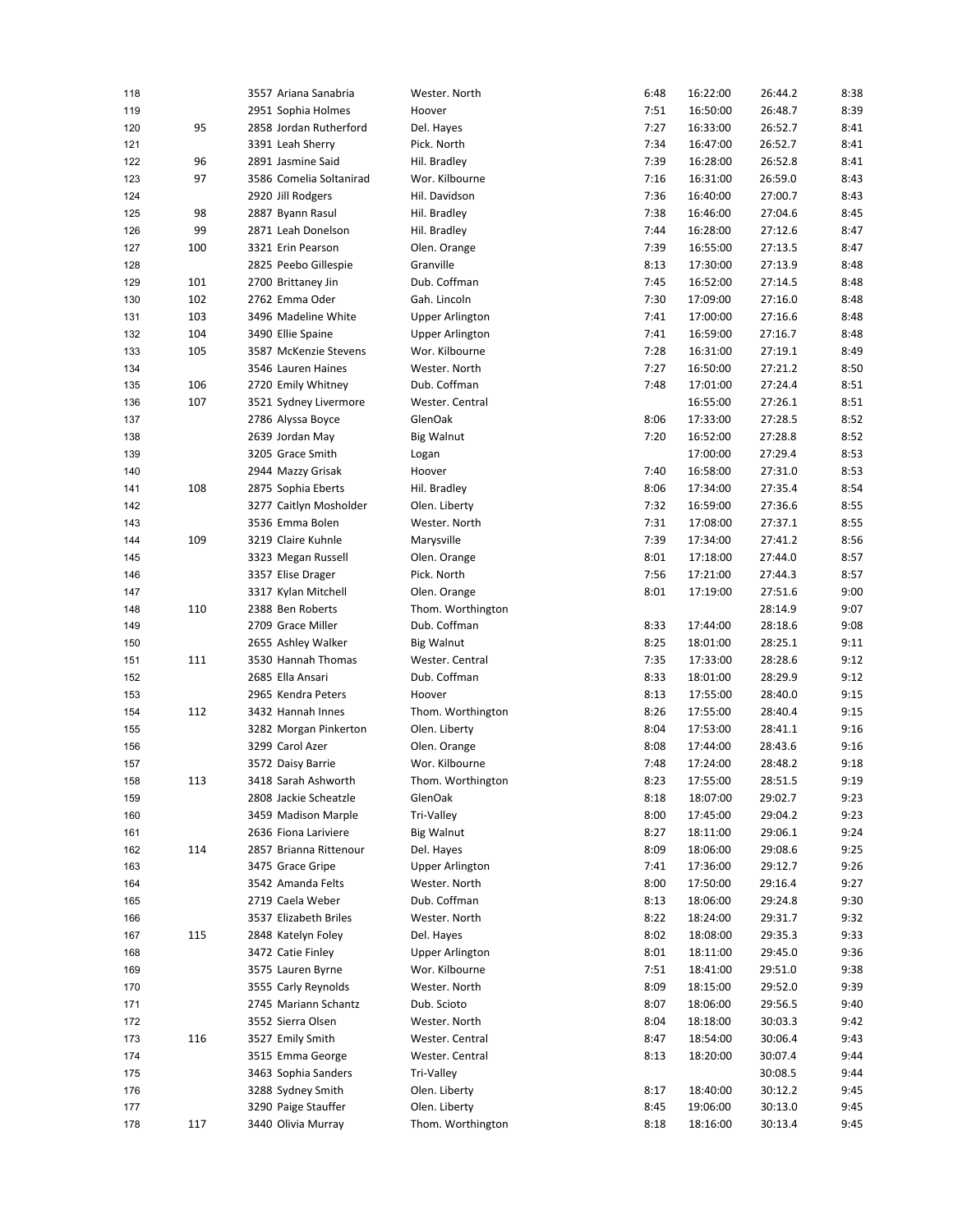| 179 |     | 3315 Kanika Kharti    | Olen. Orange      | 8:39  | 18:37:00 | 30:13.6 | 9:46  |
|-----|-----|-----------------------|-------------------|-------|----------|---------|-------|
| 180 | 118 | 2874 Anya Eberts      | Hil. Bradley      | 8:28  | 18:48:00 | 30:15.3 | 9:46  |
| 181 | 119 | 3435 Juli Louisin     | Thom. Worthington | 8:20  | 18:36:00 | 30:33.6 | 9:52  |
| 182 |     | 3316 Samantha McManus | Olen. Orange      | 8:44  | 19:01:00 | 30:37.4 | 9:53  |
| 183 | 120 | 2862 Chelsea Williams | Del. Hayes        | 8:47  | 19:40:00 | 30:55.5 | 9:59  |
| 184 |     | 3344 Sky Anderson     | Pick. North       | 8:49  | 19:26:00 | 31:21.7 | 10:07 |
| 185 |     | 3369 Grace Ichida     | Pick. North       | 8:31  | 19:01:00 | 31:28.0 | 10:10 |
| 186 |     | 3382 Maya Norwood     | Pick. North       | 8:49  | 19:31:00 | 31:29.6 | 10:10 |
| 187 |     | 3556 Gianna Ricci     | Wester. North     | 8:22  | 19:16:00 | 31:35.5 | 10:12 |
| 188 |     | 3577 Maggie Dyer      | Wor. Kilbourne    | 8:33  | 19:27:00 | 31:36.7 | 10:12 |
| 189 |     | 3265 Sanika Khatri    | Olen. Liberty     | 8:20  | 19:30:00 | 31:42.0 | 10:14 |
| 190 |     | 2948 Heidey Held      | Hoover            | 8:52  | 20:08:00 | 32:27.7 | 10:29 |
| 191 |     | 2790 Darby Curran     | GlenOak           | 8:54  | 19:58:00 | 32:59.3 | 10:39 |
| 192 | 121 | 2843 Anya Donaldson   | Del. Hayes        | 8:53  | 20:53:00 | 34:22.0 | 11:06 |
| 193 |     | 2901 Katelyn Bauer    | Hil. Davidson     | 9:26  | 21:27:00 | 35:12.6 | 11:22 |
| 194 |     | 3355 Kara Cruikshank  | Pick. North       | 9:43  | 21:30:00 | 35:41.1 | 11:31 |
| 195 |     | 3300 Ainsley Bell     | Olen. Orange      | 9:32  | 22:03:00 | 35:51.0 | 11:34 |
| 196 |     | 3346 Caroline Beck    | Pick. North       | 8:36  | 20:26:00 | 35:52.9 | 11:35 |
| 197 |     | 2873 Mara Eagle       | Hil. Bradley      | 10:09 | 22:13:00 | 36:10.2 | 11:41 |
| 198 |     | 3422 Ruby Clark       | Thom. Worthington | 11:04 | 0:29:00  | 40:22.7 | 13:02 |
|     |     |                       |                   |       |          |         |       |

1. Olen. Liberty

3 14 16 17 18 (21) (47) = 68

 Ellie Okonak, Tara Jones, Suzy Biros, Kayla Reichert, Lauren Wagner, Megan Miller, Shannon Burke

2. Wester. North

5 6 9 20 45 (59) (65) = 85

 Samantha Dages, Grace Blanchong, Audrey Smith, Emma Fury, Adddie Schmitt, Jaiden Stokes, Rachel Murray

3. Dub. Scioto

 $7 \t8 \t10 \t30 \t41 \t(55) \t(69) = 96$ 

 Ashley Carr, Ally Thornbloom, Felecity Paez, Faith Bylaw, Kate Cowan, Sophia Morales, Fola Olujide-Ajibada

4. Hil. Davidson

 4 19 37 43 50 (67) (74) = 153 Bella Manken, Vivian Smith, Calla Edmonds, Yasmine Salaani, Anna Renner, Selma Ucan, Hannah Zawisza

5. GlenOak

 12 32 34 40 44 (46) (61) = 162 Karley Brightman, Mackenna Phister, Jillian Wilgus, Serena Sommers, Olivia Marmon, Kamaria Montgomery, Jordan Modlin

6. Little Miami

1 2 42 58 64 (89) = 167

 Lydia Vach, Kirsten Sagraves, Larissa Martin, Allison Garbenis, Sophie Zimmerman, Ryan Bienhoff

7. Olen. Orange

 13 27 39 53 73 (77)(100) = 205 Allison Clifford, Alyssa Wallace, Christina Wingert, Nicole Ike, Noel Frye, Sarah Ghazi, Erin Pearson 8. Hoover 25 29 31 57 79 (80) (83) = 221 Lily Martin, Khalila Saleh, Hannah Blakemore, Vivian Grover, Chloe Kling, Emily Michel, Kelsey Yocum 9. Upper Arlington 15 26 36 56 93 (103)(104) = 226 Madelyn Skidmore, Julianne Tolliver, Hannah Timbrook, Sonia Mustric, Lily Manoukian, Madeline White, Ellie Spaine

10. Dub. Coffman

11 22 52 81 91 (101)(106) = 257